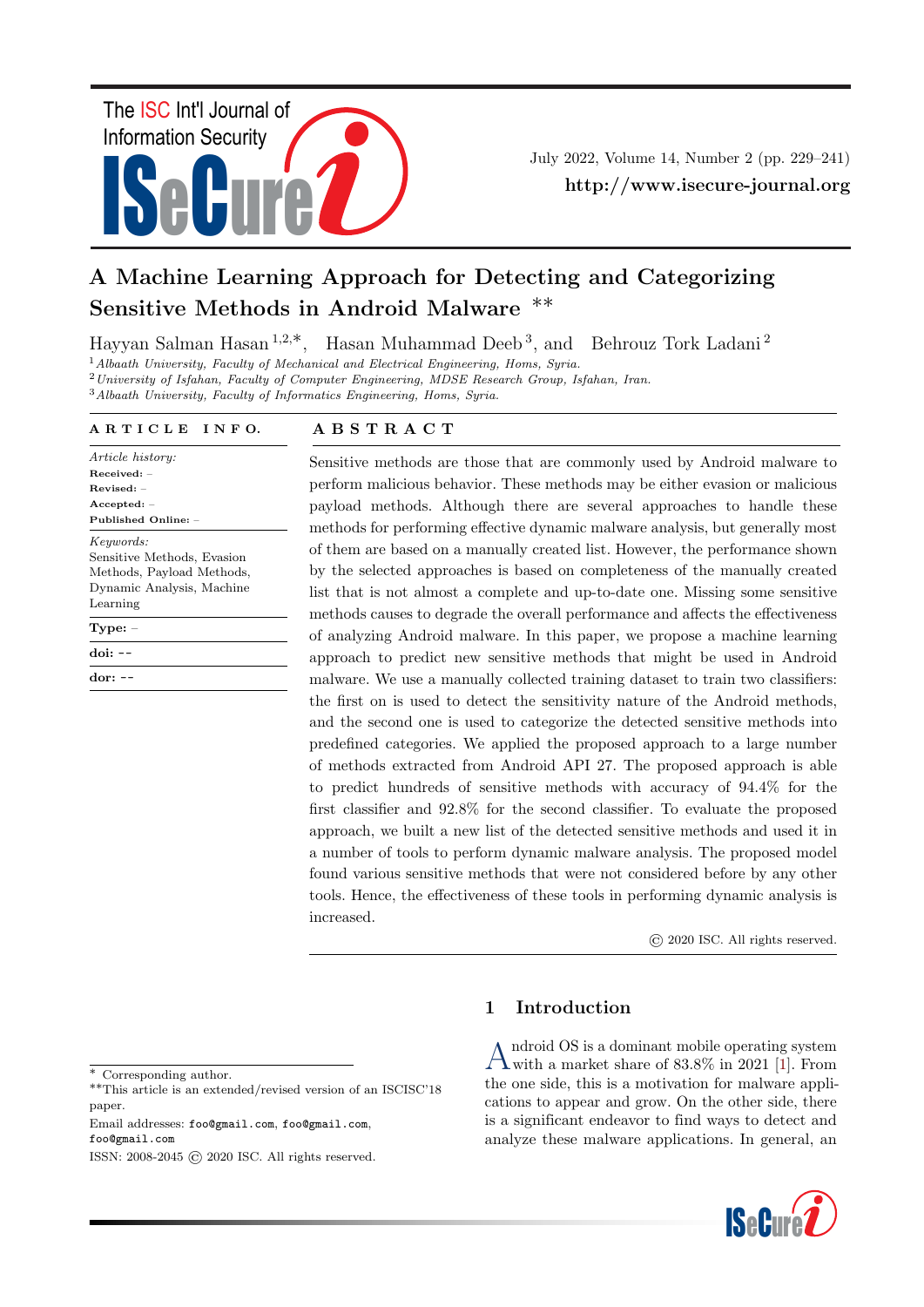analysis process is used to extract the required information from the malware samples. Android malware (and Android applications in general) can be analyzed using three approaches. Static analysis that extracts the information from the sample under analysis without running it [\[2\]](#page-10-1)[\[3\]](#page-10-2), dynamic analysis that needs to run the sample in order to extract its real behavior [\[4\]](#page-10-3) [\[5\]](#page-10-4) [\[6\]](#page-10-5) [\[7\]](#page-11-0), and hybrid analysis that includes using both static and dynamic analyses [\[8\]](#page-11-1) [\[9\]](#page-11-2).

Dynamic analysis is an approach that runs the sample inside a test environment to extract its real behavior. Hence, Dynamic analysis needs to execute the sensitive methods that are used as malicious payload to extract the real behavior of the sample under analysis. However, there are several evasion techniques used by Android malware to hinder the dynamic analysis process. In general, many approaches have been proposed to detect and defeat these evasions [\[10\]](#page-11-3) [\[11\]](#page-11-4) to reach the payload location and execute the sensitive methods that are used in this payload. To this end, these approaches mainly use manually created lists of evasions to detect and hence defeat the evasions. Moreover, these approaches also use a manually created list of sensitive methods that are considered as evidence to the malicious payload. As an important consequence, the effectiveness of these approaches is based on the completeness of both evasion and payload method lists. In other words, if the lists are not complete and do not contain every possible sensitive method (evasion or payload method), the dynamic analysis achieved by these approaches will not be effective. Hence, they may not be able to extract the real behavior of the sample under analysis.

This work focuses on sensitive methods in Android malware that are used either as evasion or payload methods. Dynamic analysis approaches always use some fixed lists to handle these sensitive methods in Android malware in order to extract the malicious be-havior of the sample under analysis[\[10\]](#page-11-3) [\[11\]](#page-11-4) [\[12\]](#page-11-5) [\[13\]](#page-11-6). The number of defined methods in Android framework is very large, and there are many new added methods in each update of the Android framework. Hence, there is a big chance to deceit these approaches. That means, if the malware sample uses some methods out of the lists, the analysis process achieved by these approaches can be defeated. Moreover, the large number of the defined methods in different Android frameworks makes the manual detection and classification of these sensitive methods infeasible. Finally, the newly defined methods in each update in the Android framework impose a heavy load on the analyzer to manually detect and classify the evasions, which can be an error-prone task.

This paper proposes a machine learning approach



for identifying and categorizing various sensitive methods in all Android frameworks. The proposed approach uses the training dataset that was collected in our previous works [\[6\]](#page-10-5) [\[7\]](#page-11-0). This dataset includes two types of methods: normal methods and sensitive methods. The sensitive methods are categorized into 14 categories. These categories are obtained from our analysis that we achieved on Android malware samples. Moreover, these categories are mostly used in many dynamic analysis frameworks of Android malware [\[12\]](#page-11-5)[\[13\]](#page-11-6). The proposed approach uses two stages of classification. The first stage uses a Support Vector Machine (SVM) classifier to detect whether or not the method is sensitive. The second stage uses a Gradient Boosting classifier to classify the sensitive methods according to the categories defined in the trained dataset. Our decision to use these two classifiers in the proposed approach is based on the nature of the data we deal with, as well as the effectiveness of these classifiers and their high generalization performance.

The proposed approach can use the models obtained from the training process to detect and classify a relatively large number of previously unknown Android methods. For example, we applied the resulted models to detect and classify 12759 methods from Android API 27. The proposed approach could detect many new methods that are unknown by the currently available dynamic analysis approaches. As a result, the proposed approach can provide the ability to detect the newly used sensitive methods in Android malware and hence provides a comprehensive and more complete list of sensitive methods for the dynamic analysis frameworks to deal with these sensitive methods and extract the real behavior of the sample under analysis.

To evaluate the proposed approach, we conducted a series of experiments on the proposed classifiers to prove their effectiveness. For the training purpose, we used our collected dataset. The results showed that the proposed approach provides 94.4 accuracy and 95.4 precision for the stage-1 classifier. Also, the accuracy is 92.8, and precision is 92.6 for the stage-2 classifier, which means that using the proposed approach to identify sensitive methods can reduce the risk of missing these sensitive methods by the dynamic analysis tools. Consequently, these dynamic analysis tools can detect the usage of these sensitive methods and extract the real behavior of the malware samples. Moreover, to evaluate to which extent the list of sensitive methods produced by the proposed approach (after applying it on the methods from Android API 27) are used by the real-world malware samples, we used this list as an input for Droidmon [\[14\]](#page-11-7). Then, we utilized 500 samples that are randomly selected from AMD [\[15\]](#page-11-8) [\[16\]](#page-11-9) and Contigue Mobile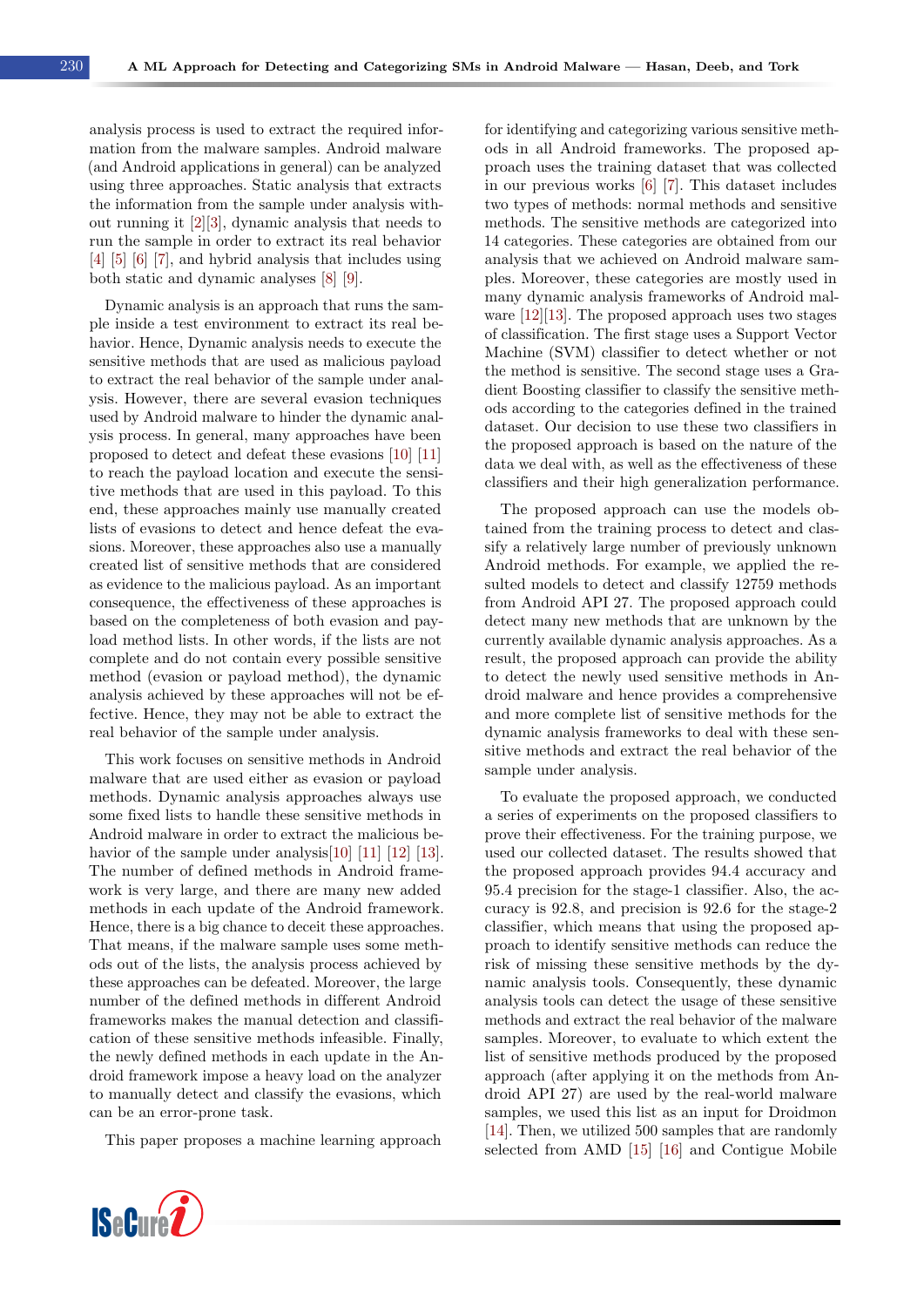[\[17\]](#page-11-10) datasets in the evaluation process. The experimental results showed that the real-world samples use the methods defined in the obtained list from the proposed approach. Finally, we used the obtained list in Ares [\[12\]](#page-11-5), IntelliDroid [\[13\]](#page-11-6), and Curious-Monkey [\[18\]](#page-11-11). These three tools are used to perform dynamic analysis of Android malware. We used samples from AMD dataset [\[15\]](#page-11-8) [\[16\]](#page-11-9) and ran these tools with and without the obtained list. The experimental results show that using the obtained list from the proposed approach increases the effectiveness of the aforementioned tools in detecting evasions and extracting more malicious behavior from the used samples in the experiments, which improve our hypothesis, that the completeness of the list will affect the effectiveness of these dynamic analysis frameworks. In summary, the main contributions of this paper are as follows.

- A novel dataset of sensitive methods containing 186 methods was obtained from our previous works on Android real-world samples.
- A machine learning based approach to detect and classify various sensitive methods in Android malware even in case of new and previously unseen Android versions and variants. We released the source code of this approach in [\[19\]](#page-11-12).
- A list of potential sensitive methods that includes 360 new automatically detected methods obtained by applying the proposed approach on the methods of Android API 27.
- Using the obtained list from the proposed approach by a number of dynamic analysis tools for Android malware to evaluate these tools using real-world malware samples.

The remainder of this paper is as the following. [Section 2](#page-2-0) discusses the related work to the proposed approach. [Section 3](#page-3-0) provides a detailed description of the proposed approach and the used features in each classification stage. [Section 4](#page-6-0) includes the evaluation process to evaluate the proposed approach. Finally, we conclude the paper in [Section 5.](#page-10-6)

# <span id="page-2-0"></span>2 Related Work

As far as we know, the proposed approach in this paper is the first dedicated approach that focuses on automatically detecting sensitive methods in Android framework. However, our approach has been inspired by SUSI [\[20\]](#page-11-13), which is a machine learning approach to detect and classify sources and sinks used by malware to leak information from Android devices. SUSI (like our approach) uses hand-noted list of sources and sinks to predict more significant numbers of sources and sinks from about 110000 methods in the Android 4.2 framework. Merlin [\[21\]](#page-11-14) is another approach that uses an incomplete list of sources and

sinks and tries to generate a complete one. However, both approaches try to predict the potentially used source and sink methods to leak information from the victim device by the malware, while our approach tries to predict the used sensitive methods, either evasion or payload methods by Android malware. These sensitive methods are essential to perform effective dynamic analysis of Android malware.

Many approaches have been proposed to handle evasion techniques and provide dynamic analysis to evasive malware. DirectDroid [\[11\]](#page-11-4) is a tool that uses a manually created list of sensitive methods to provide dynamic analysis of evasive malware. FuzzdDroid [\[10\]](#page-11-3) is another tool that uses hand noted list of evasion methods. These methods are hooked whenever they are invoked during the execution, and their returned values are set to some other values to bypass them and reach the payload methods. Ares [\[12\]](#page-11-5) also uses a fixed list to detect the evasions in the malware samples. However, as we mentioned before, these approaches are effective only if their sensitive methods' list is complete. In other words, if the list is not complete, these approaches may not be able to provide effective dynamic analysis of Android malware.The main difference between these approaches and our approach is that, our approach is used to predict a complete list of sensitive methods, while these approaches use the resulted list to handle these sensitive methods.

Different Artificial Intelligence (AI) approaches (particularly machine learning) are used to detect Android malware samples and automatically identify them from various Android markets. These approaches use statically or dynamically extracted features to detect malicious applications and classify them into different categories. For example, CANDY-MAN [\[22\]](#page-11-15) is a tool that classifies Android malware families by combining dynamic analysis traces and Markov chains. NATICUSdroid [\[23\]](#page-11-16) is another machine learning approach that uses statically selected native and custom Android permissions as features to detect and classify malware applications from benign applications. IntDroid [\[24\]](#page-11-17) is another approach that uses sensitive methods as features to detect malware applications and distinguish them from benign applications. HinDroid [\[25\]](#page-11-18) is another approach that uses a structured Heterogeneous Information Network (HIN) to represent the rich relationships between Android applications and related APIs. Furthermore, it uses multi-kernel learning to classify Android applications into malware or benign applications. DroidCat [\[26\]](#page-11-19) is a novel dynamic Android application classifier that uses dynamic features such as calls and Inter Component Communication (ICC) intents to do the classification. The main difference between these approaches and our approach is that, these approaches

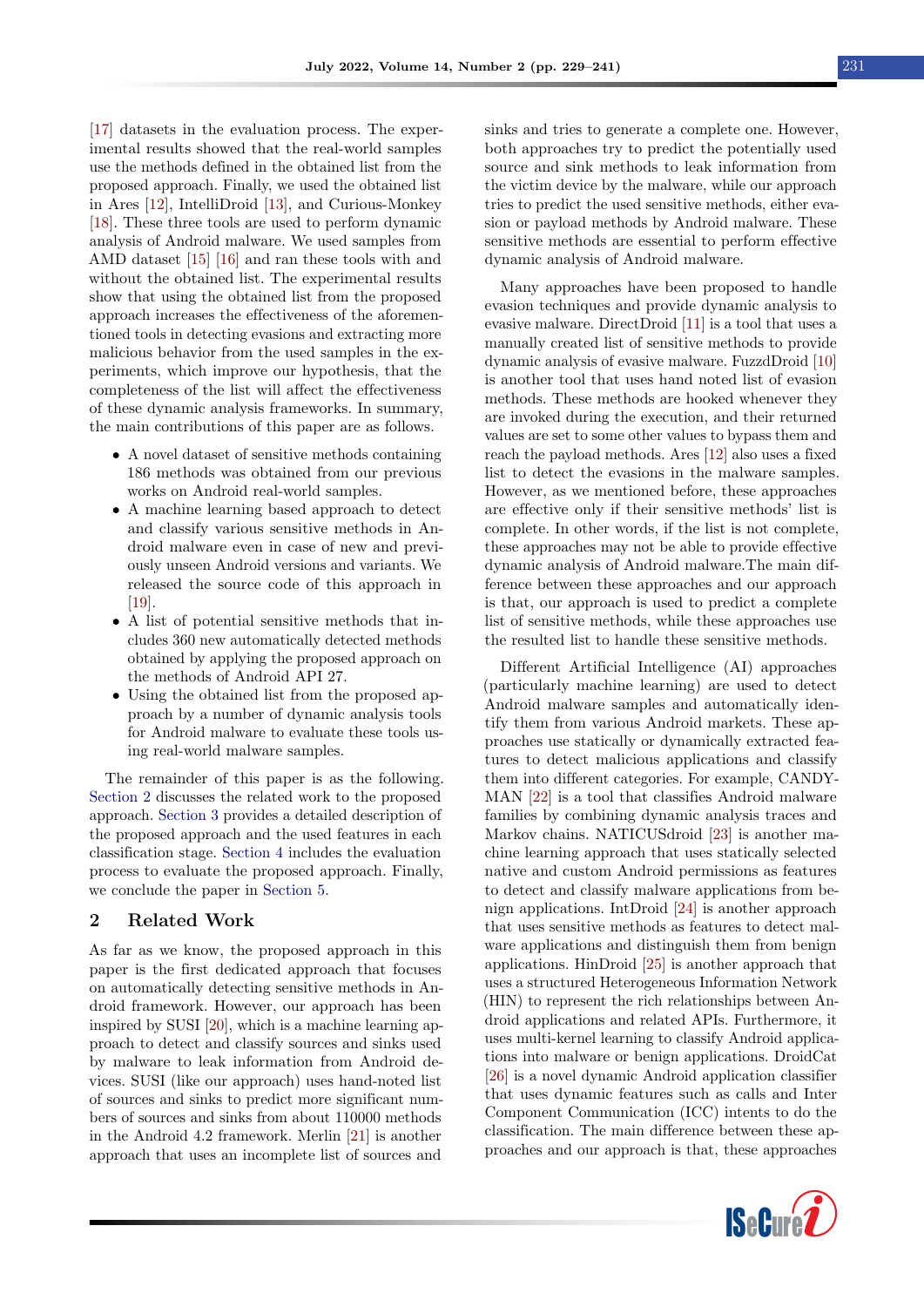use the sensitive methods as evidence to detect Android malware, while our approach predicts the new sensitive methods (either evasion or payload methods) from hand noted list of sensitive methods. In other words, the proposed approach does not use the sensitive methods in the classification process but in the prediction process.

# <span id="page-3-0"></span>3 The Proposed Approach

This section explains our proposed approach to automatically predict a new sensitive method that can be used by Android malware. The prediction process is done through learning from a hand noted and a relatively small number of already known sensitive methods. The proposed system addresses two classification problems. The goal of the first classifier is to detect whether the method is considered as sensitive method or not. The second classifier will identify under which category the detected sensitive method falls. Both classifiers are trained over an extended version of the dataset obtained from our previous works [\[6\]](#page-10-5) [\[7\]](#page-11-0). In the following, the architecture of the proposed approach, the features we used in each stage, and the predefined categories are explained.

#### 3.1 The Proposed Approach Architecture

[Figure 1](#page-4-0) represents the architecture of the proposed approach. As shown in this figure, the proposed approach can take any method that belongs to the Android API method as input and identify whether it is sensitive or not. Then the proposed approach will provide the potential category that this sensitive method belongs to. We used the dataset we obtained from our previous work to train our two classifiers in the training stage. Note that any method used as input to the proposed system should pass through various stages. First, the requested attributes will be extracted from the input method (data preparation stage). Then these attributes will be passed to the stage-1 classifier. The stage-1 includes using the SVM classifier to detect if the method is considered as a sensitive method or not. Another set of attributes will be extracted from the same input method and is passed to the stage-2 classifier. In stage-2 classifier, all the methods that are classified as sensitive methods will be categorized under a set of predefined categories. A detailed description of each stage in the proposed approach is provided in the following.

(1) Data preparation: The first stage of the system is to prepare the raw input data and extract all the features we need to train our classifiers. This stage takes raw Java methods as input and extracts all the features that can be useful to differentiate between different input meth-

ods. A specific set of features extracted from the input methods are used to train each of the following classifiers at the training stage. In the testing stage, most of the methods provided by the Android API 27 are extracted and transformed into vectors of features. In a nutshell, the system is trained over our dataset and then evaluated over the extracted attributes from Android API 27.

In detail, our input data is a list of records that represent Java methods. Each record has a set of attributes including the method's name, package's name, class's name, number of arguments, type of arguments, return type, requested permissions. Based on the aforementioned attributes, we extracted a new set of attributes that can be more meaningful for our classifiers. As example, if one of the method arguments was an interface, we specified the value of 'Parameter is an interface' as true. Similarly, if the return type of the method was 'void', we determined whether the value of 'Method is returnable' is true or false.

- (2) Stage-1 classification: This stage takes the extracted attributes (from the first stage) as input and detects whether the method that these attributes belong to is sensitive methods or not. In order to do that, the SVM [\[27\]](#page-11-20) classifier with the Sigmoidal kernel is used. The SVM classifier is very effective with high dimensional input data where the number of dimensions is larger than the number of samples. Furthermore, it can effectively handle non- separable classification problems using the kernel trick. Briefly, SVM tries to find the optimal hyperplane that best separates the classes and leads to low generalization error. We trained the SVM classifier based on the dataset of 372 methods (186 sensitive methods and 186 normal methods). Consequently, the classifier is now ready to predict any new sensitive method.
- (3) Stage-2 classification: This stage takes the Android API methods classified as sensitive methods as inputs and categorizes them under a set of predefined categories. The defined categories are based on our collected dataset. The used classifier in this stage is the Gradient Boosting [\[28\]](#page-11-21) classifier. This classifier is one of the most popular classifiers that use ensemble techniques. The learning process of this classifier starts by training a set of weak learners in order to obtain a stronger model. Gradient Boosting has three main components: loss function, weak learner, and additive model. The loss function is used to estimate the learning progress and it varies based on the problem.

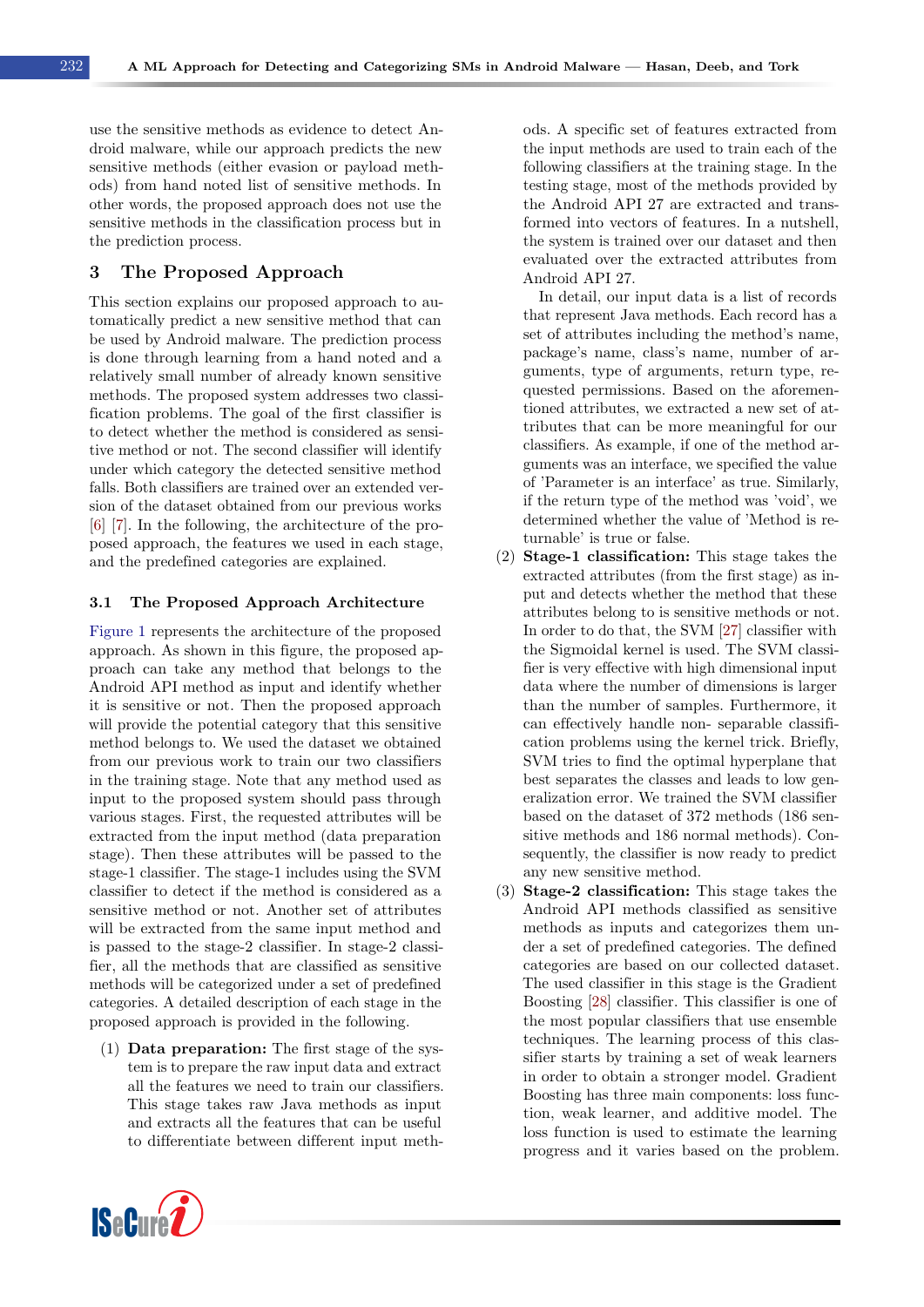<span id="page-4-0"></span>

Figure 1. The architecture of the proposed approach

the weak learner is a poor classifier who can at least provide predictions better than random guessing. The most common weak learners are decision trees. Finally, the additive model is an iterative model that tries to construct the final model by sequentially adding the weak learners. As we mentioned before, Gradient Boosting classifier will be trained over a specific set of attributes extracted from the input methods (different from the attributes used for the stage-1 classifier). At the training stage, the Gradient Boosting classifier will be trained over the whole dataset to be able to discriminate between different categories. At the testing stage, only the methods indicated as sensitive methods by the stage-1 classifier will be passed to the stage-2 classifier.

# 3.2 The Collected Dataset of Sensitive Methods

The dataset contains manually collected sensitive methods that we obtained from our previous studies [\[6\]](#page-10-5) [\[7\]](#page-11-0) (can be accessed via the IEEE data port [\[29\]](#page-11-22)). This dataset contains a set of evasion methods that are used to hinder the dynamic analysis of Android malware and a set of methods that are used in the malicious payload. An example of the evasion methods that are used to hinder the dynamic analysis is  $getDeviceID()$  that is used to get the ID of the device where the sample runs. In the case of emulator, this method returns "000000000000000". Hence, it can be used to detect the existence of the emulator and hinder the execution accordingly. On the other hand, some other methods, such as *openConnection()*, are commonly used in the malicious payload to connect with the C&C server. Therefore, we used these methods (with their features) to predict any new sensitive method from Android API. Moreover, we added the same number of methods (with their features) that are not considered as sensitive methods to provide a balanced training dataset and use it to train the proposed approach.

The collected dataset contains 372 methods, 186 sensitive methods, and 186 normal methods extracted from different Android APIs and categorized as sensitive and normal classes. In our dataset, the sensitive methods are categorized into 14 categories. Among the massive number of features extracted from the malicious applications, we are only interested in the features that could help our classifiers to discriminate between different data samples and achieve high detection accuracy. We use the following extracted features to identify the sensitive and normal methods (stage-1 classification process).

• Package name: This feature represents the package name for each method. It affects the

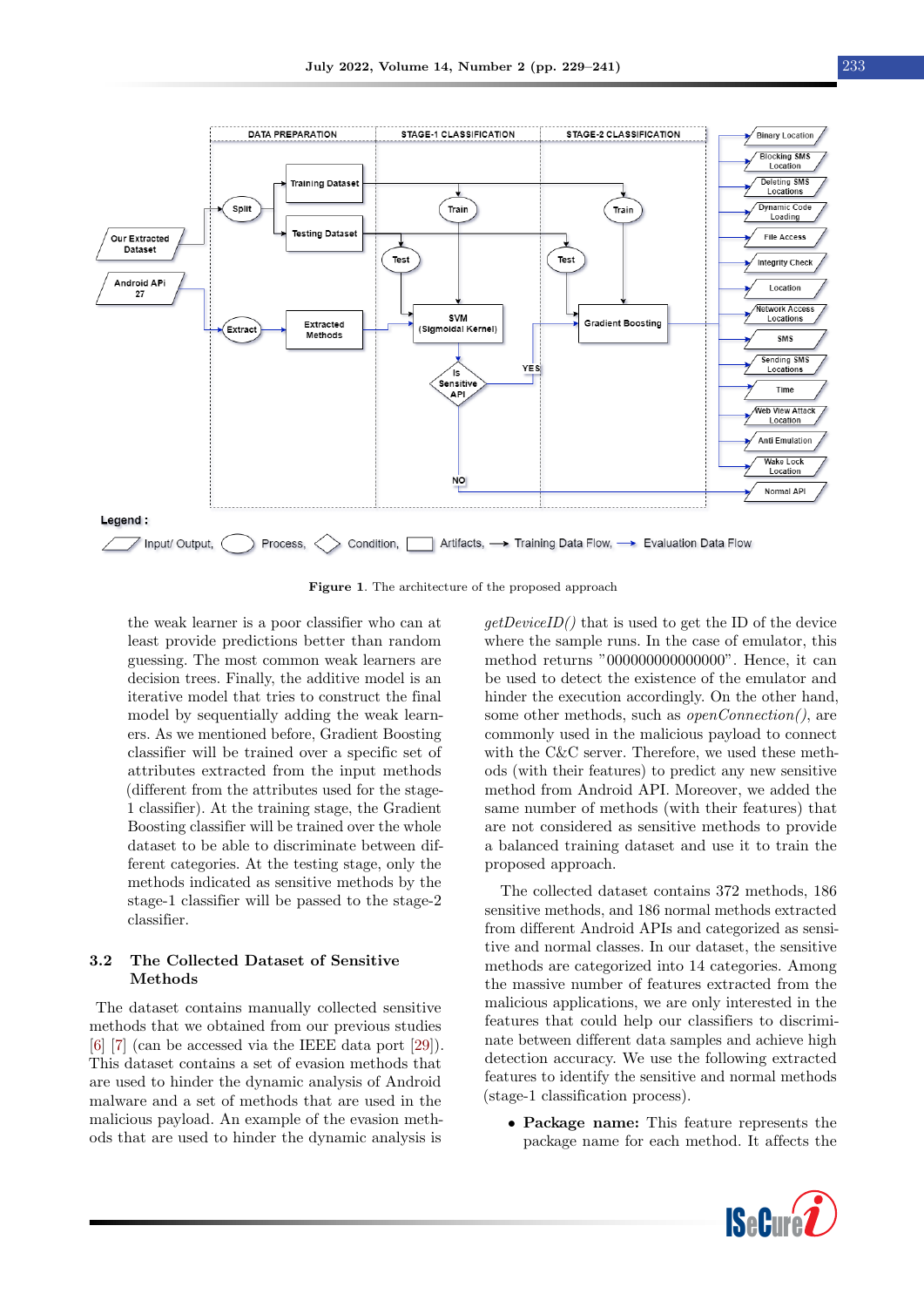classifier decision, especially for the popular packages used as sensitive methods.

- Class modifier: This feature identifies whether the class is protected or an abstract class. In general, methods from protected classes are not used as sensitive methods.
- Parts of method name: A particular part of the method name is taken and used to identify the method names into six cases: get, set, put, is, request, other.
- Method access modifier: This feature controls the access to the specified method from other classes or its subclasses. It could be public/private/protected. In general, the sensitive methods have public access.
- Method is returnable: This feature determines if the method has a return value or not. In general, the sensitive methods return values.
- Parameter is an interface: This feature indicates whether the method accept a parameter of an interface type or not. In general, this kind of methods belong to not-sensitive category since they do not perform direct operations over the data.
- Parameter type: This feature indicates the type of the parameter that the method accept. The parameters could be of a concrete type or belong to a specific package. For instance, the methods that accept parameter of package "java.io" are mostly source of sensitive methods.
- Request permission or not: This feature identifies whether the method requires specific permission to be executed. Most sensitive methods request permissions in order to get system services.

On the other hand, the features used to categorize the sensitive methods to their corresponding category (stage-2 classifier) are illustrated in the following.

- Package name: : This feature represents the package name for each method. It affects the classifier decision, especially for the popular packages used in the sensitive methods.
- Class name: The name of the class can play a vital role in categorizing the sensitive methods. For example, methods from Build class are categorized as Anti-emulation evasions because they are used to detect the used test environment.
- Return value type: This feature identifies the type of the method returned values. For example, the Anti-emulation methods return strings in most cases, while the Location methods return double type in most cases.
- Parameters number: This feature represents the number of arguments the method takes as input. For example, the Time methods get 0 or

1 argument, while the File access methods get more than 3 arguments as input.

• Permission type: This feature identifies the type of permission the method could request if it exists. Otherwise, it will take "None" value.

It should be noted that all of the features are categorical features except arguments number, which holds numerical data. This fact encouraged us to choose a tree-based classifier to construct the stage-2 classifier because of its well-known performance for this kind of data.

#### 3.3 The Predefined Categories

We define 14 categories based on the empirical study that we achieved on AMD [\[15\]](#page-11-8) [\[16\]](#page-11-9) dataset. These categories include all the methods that are considered as sensitive methods (either evasions or payload methods). In our empirical study on AMD dataset we could extract many sensitive methods manually then we categorize these methods according to their usage by the malware into 14 categorize. some of these categories are commonly used by malware and contain many methods like Anti-emulation and Network access categories. Other categories are commonly used but contain a few number of methods like Integrity check category. Finally, some categories are rarely used and contain a few number of methods like Binary category. we describe these categories in the following.

- File access: This category includes any method used to read special contents from files or databases.
- Integrity check: This category includes any method used to check if the malware code is manipulated.
- Location: This category includes any method used to detect the location of the test environment.
- **SMS:** This category includes any method used to read special addresses and contents from incoming messages.
- Time: This category includes any method used to delay the execution of the sample.
- Anti-emulation: This category includes any method used to detect whether the test environment is an emulator or a real device.
- Binary: This category includes any method that is used to kill some running processes in the device, such as anti-malware.
- Blocking SMS: This category includes any method that is used to block some received SMSs, such as SMSs from banks.
- Deleting SMS: This category includes any method that is used to delete the sent SMSs.

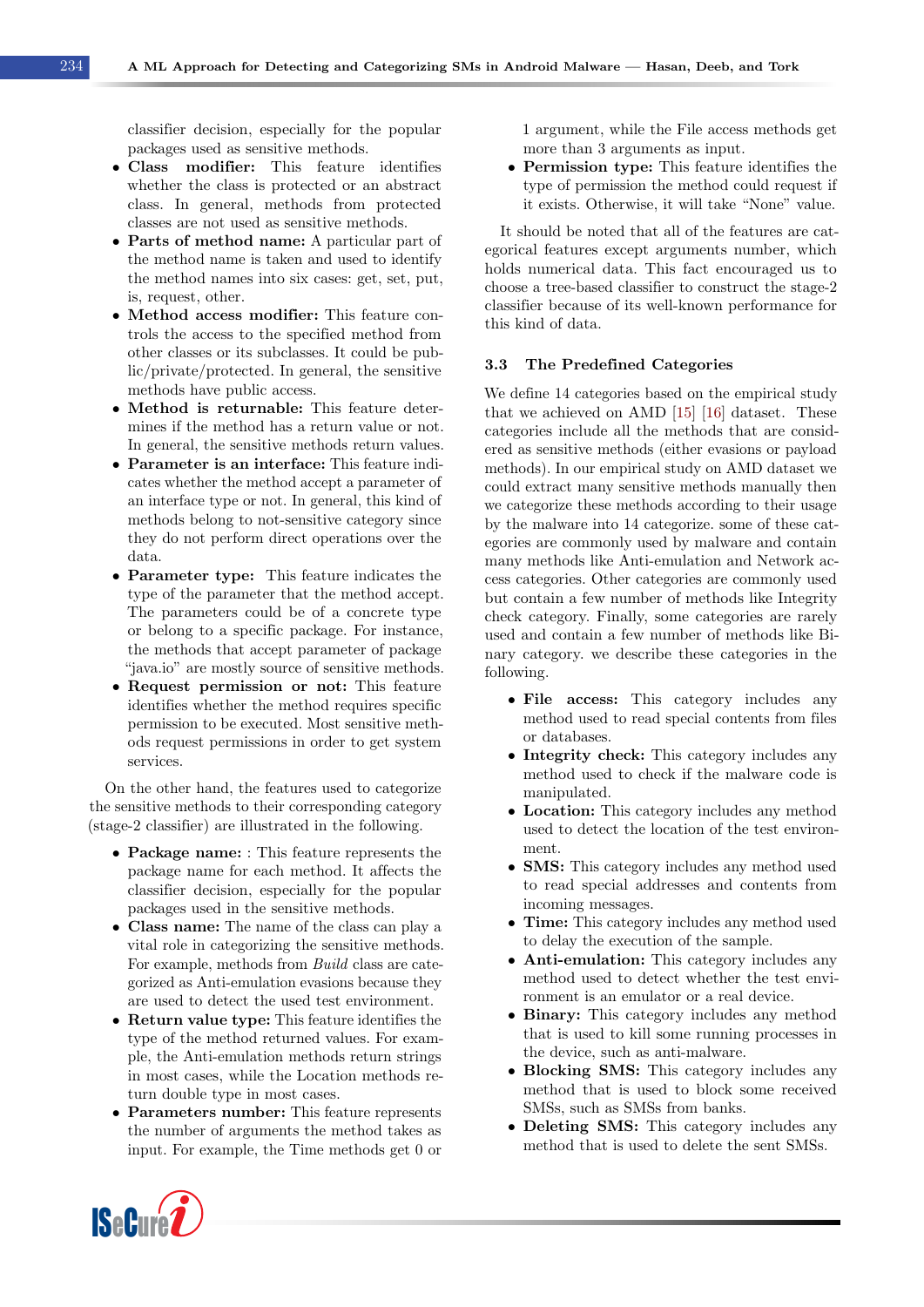- Sending SMS : This category includes any method that is used to send SMSs to some specific numbers without the user's realization.
- Network access: This category includes any method that is used to communicate via the internet.
- Web view attack: : This category includes any method that uses WebView to perform some java script based attacks.
- Wake lock: This category includes any method that is used to prevent the device from going to sleep in order to do malicious behavior.
- Dynamic code loading: This category includes any method that is used to download the malicious payload after running the sample.

#### <span id="page-6-0"></span>4 Experimental Evaluation

Since the proposed approach is the first dedicated approach to predicate sensitive methods, there is no way to compare it with other works. Hence, we used metrics like accuracy, precision, and recall to evaluate the effectiveness of the proposed approach. Then to evaluate the impact of the resulted list from the proposed approach, we used this resulted list in some well known dynamic analysis frameworks, and evaluate the effectiveness of these frameworks when using the resulted list. To conclude, we perform a series of experiments to evaluate the effectiveness of the proposed approach and to evaluate the impact of the obtained list from this approach. First, we used our collected dataset that contains 372 methods divided into sensitive and normal methods for the training purpose. Furthermore, we utilized 500 samples randomly selected from AMD [\[15\]](#page-11-8) [\[16\]](#page-11-9) and Contigue Mobile [\[17\]](#page-11-10) datasets to evaluate the existence of the obtained methods from the proposed approach in the real-world samples. Finally, we used the resulted list in three dynamic analysis tools, i.e., Ares, IntelliDroid, and Curious-Monkey, and ran them to analysis real-world samples from AMD dataset to evaluate the impact of the obtained list on the effectiveness of these tools.

The experiments were conducted on a laptop running Windows 10 OS with a Core i7 processor and 8 GB RAM. The proposed approach is implemented using Python version 3.7.4. To measure the quality of the classifiers, we use the accuracy, precision, recall, and f1-measure as our classification metrics. To get better insight into the generalization performance of our classifiers, 10-fold cross validation was employed for both classifiers. Our experiments and evaluations try to answer the following research questions.

- (1) Can the proposed approach be used to find sensitive methods in Android malware?
- (2) Can the proposed approach be used to catego-

rize the detected sensitive methods?

- (3) Is the obtained list of sensitive methods from the proposed approach used by real-world malware?
- (4) What is the impact of the obtained list of sensitive methods from the proposed approach on the state-of-the-art dynamic analysis frameworks?

#### 4.1 Effectiveness of the Proposed Approach in Finding Sensitive Methods

In this section, we will answer the first research question and evaluate the ability of the first classifier to find the sensitive methods. The main goal of the first classifier is to identify whether the method is used to perform sensitive behavior or not. To train this classifier, we used the collected dataset. In order to obtain the most accurate estimation of this model, we employed 10-fold cross validation. We evaluated the performance of the classifier in terms of precision (the rate of positive identifications was classified correctly), recall (the rate of correctly classified positive samples), accuracy (the rate of correctly classified samples), F1-score (the harmonic means of precision and recall). The confusion matrix of the stage-1 classifier is depicted in [Figure 2.](#page-6-1) This figure shows that the SVM classifier achieved high detection accuracy through the high value of the true positive (0.95) and true negative (0.93). On the one hand, the small values of false positive and false negative indicate that the SVM classifier has a relatively small number of misclassified samples, and there is no bias toward any specific class. On the other hand, the SVM classifier seems to have some degrade in the performance in terms of classifying Normal methods. This indicates that we may need to enhance the attribute set used to train this classifier and provide more attributes that could help the classifier predict the correct class.

<span id="page-6-1"></span>

Figure 2. Confusion matrix of the stage-1 classifier

The classification metrics resulted from training the stage- 1 classifier over the input dataset are shown in [Table 1.](#page-7-0) As can be seen from the Table, the stage-1

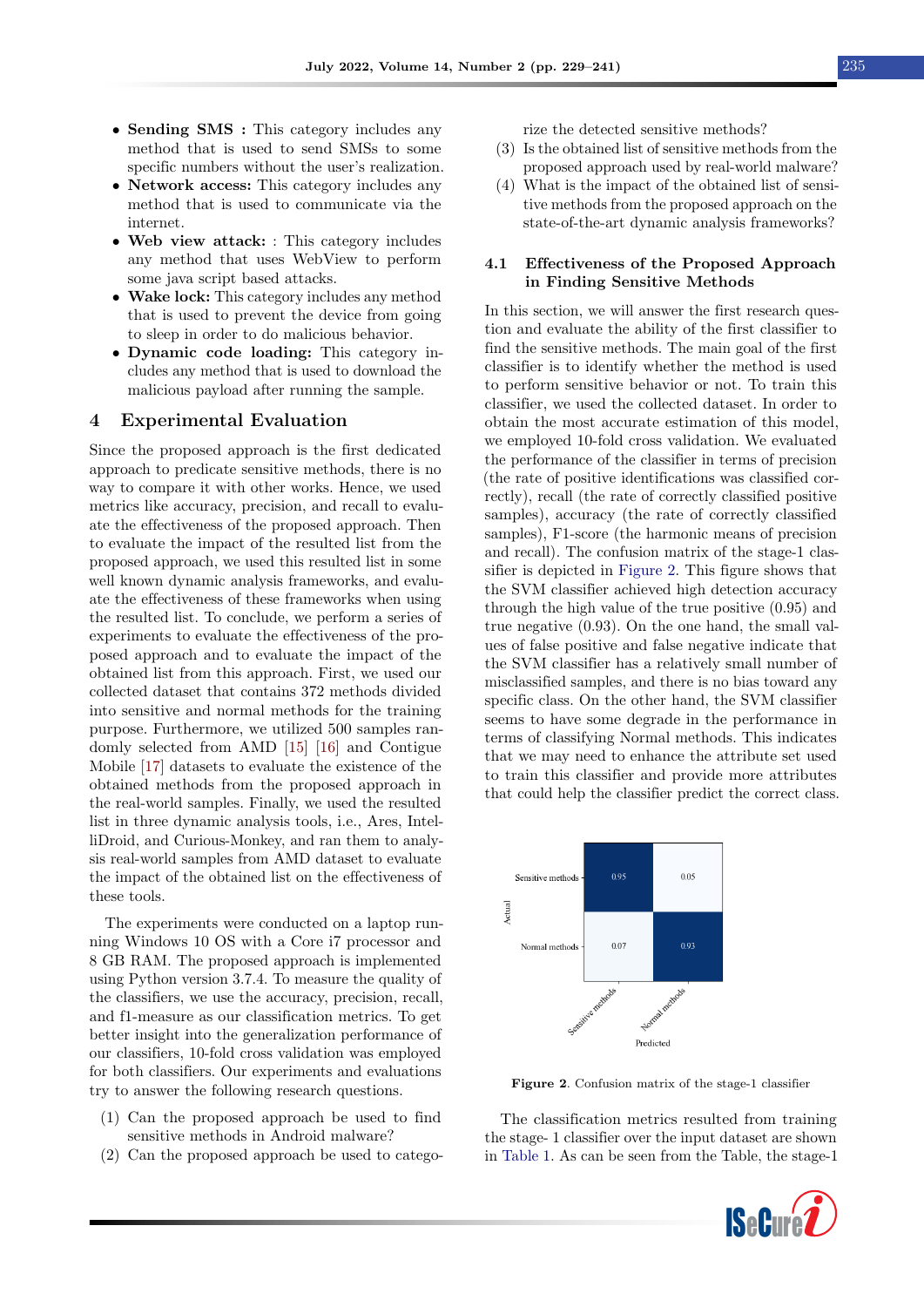classifier achieved outstanding performance over our dataset. The average accuracy is 94.4%, with high and close precision and recall. The results indicate that the classifier has no bias towards any class, which show the effectiveness of the stage-1 classifier in detecting the sensitive methods from the samples under analysis.

<span id="page-7-0"></span>Table 1. Classification results of the stage-1 classifier

|                                                         | <b>AUC Accuracy F1 Precision Recall</b> |  |  |
|---------------------------------------------------------|-----------------------------------------|--|--|
| <b>Stage-1 classifier</b> 0.974 0.944 0.952 0.954 0.950 |                                         |  |  |

### 4.2 Effectiveness of the Proposed Approach in Categorizing the Detected Sensitive Methods

In this section, we will answer the second research question and evaluate the ability of the second classifier to categories the sensitive methods. The goal of the stage-2 classifier is to identify the category of the detected sensitive methods. We extracted all the samples from the training dataset and used them to train the stage-2 classifier. To verify the classifier performance, 10-fold cross validation is used while training the stage-2 classifier. The resulted confusion matrix is depicted in [Figure 3.](#page-7-1) As shown from this figure, the stage-2 classifier provides accuracy larger than 90.0% in classifying almost all different categories. On the other hand, the accuracies for some other categories were not good enough. The main reason behind that is the high similarity between the methods belong to these categories (in terms of extracted attributes). Furthermore, the small number of samples belong to some categories (i.e., Integrity Check, Dynamic code loading, and Binary categories), making it difficult for the classifier to understand the relationship between their extracted attributes.

Moreover, some methods from the TelephonyManager class can be used to get the location of the test environment, such as  $getNetworkOperator()$  method, which prevents the classifier from distinguishing between the Anti-emulation and Location categories in some cases. On the other hand, the number of methods belonging to the Integrity check category is relatively small. This prevents the classifier from understanding the correct pattern of their features. Another conclusion we can obtain from [Figure 3](#page-7-1) is that the stage-2 classifier deals with unbalanced data. This kind of data will result in a high bias toward a specific class, which can be seen in the results. We employed 10-fold cross validation to deal with this issue in our work. The classification metrics resulted from training the stage-2 classifier over our dataset are shown in detail in [Table 2.](#page-7-2)



<span id="page-7-1"></span>

Figure 3. Confusion matrix of the stage-2 classifier

As can be seen from [Table 2,](#page-7-2) the resulted accuracy is around 92.8%. The general performance of the classifier is good and it succeeds to obtain outstanding results over various categories . Since the number of samples is not large enough and the data is not balanced. Some bias may appear in the classifier results, which degrade its performance. However, according to the results we obtained, the stage-2 classifier performs well in categorizing the detected sensitive methods.

<span id="page-7-2"></span>Table 2. Classification results of the stage-2 classifier

|                                                         | <b>AUC Accuracy F1 Precision Recall</b> |  |  |
|---------------------------------------------------------|-----------------------------------------|--|--|
| <b>Stage-2 classifier</b> 0.986 0.928 0.922 0.926 0.918 |                                         |  |  |

# 4.3 The Existence of the Obtained Sensitive Methods in the Real-World Malware Samples

In this section, we will answer the third research question and evaluate the existence of the obtained methods from the proposed approach in the real-world samples. For this purpose, we used 500 samples that are randomly selected from AMD and Contigue Mobile datasets. We used the obtained sensitive method list as an input to the Droidmon [\[14\]](#page-11-7). In general, the Droidmon takes this list and captures the defined methods in this list whenever they are invoked during the execution. Hence, we ran the selected 500 samples using the framework proposed in [\[7\]](#page-11-0) and waited for Droidmon to capture the predefined methods. Interestingly, Droidmon was able to detect many potential new sensitive methods that were not recognized by currently available tools [\[11\]](#page-11-4) [\[12\]](#page-11-5) [\[13\]](#page-11-6). For example, queryUsageStats() method from UsageStatsManager class. This method is used to get the usage states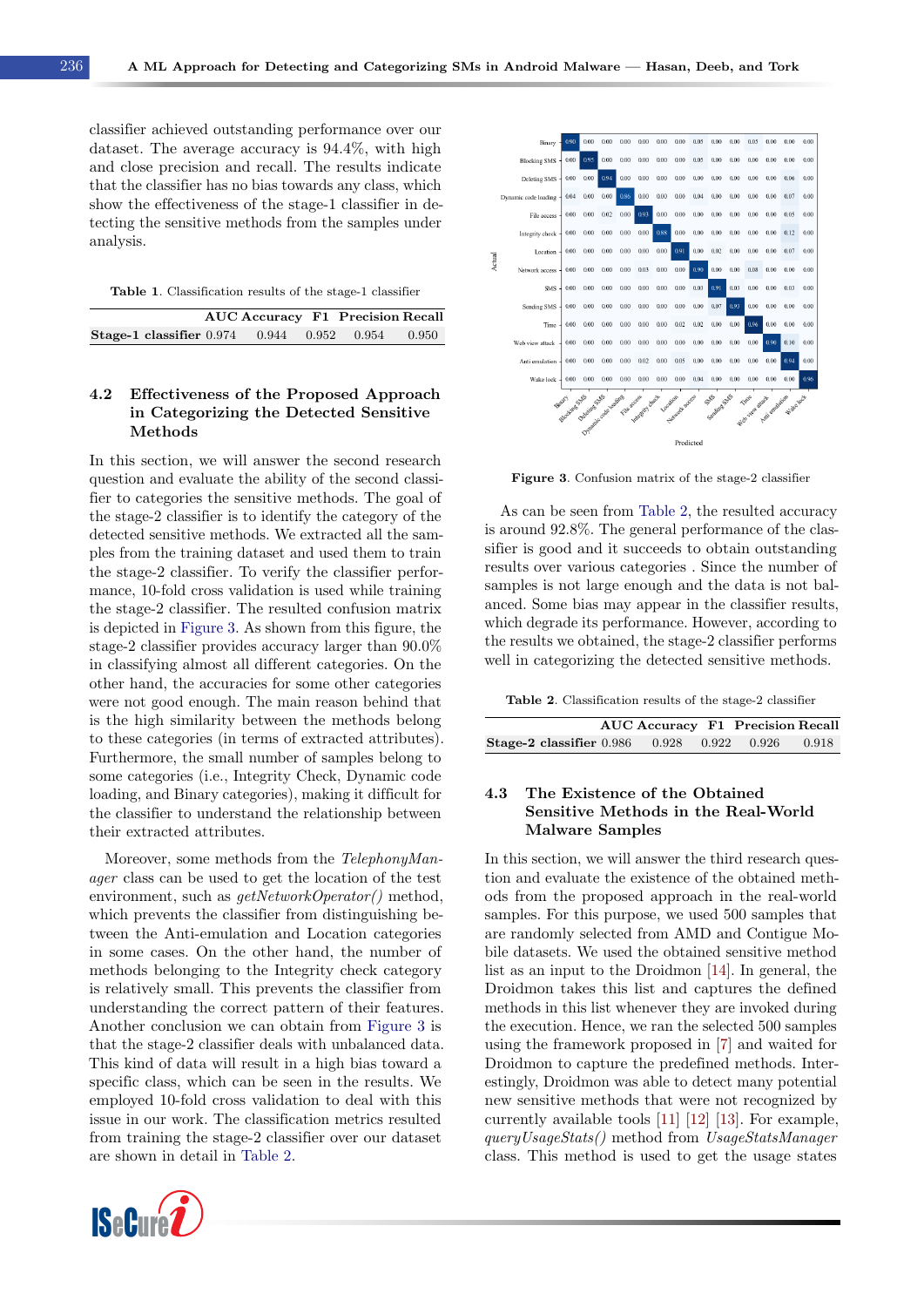for all the applications in a specific period. Another example is the  $getMnc()$  method from *CellIdenti* $tyGsm$  class. This method is used to get the mobile network code. The first method can be used as an Anti-emulation evasion to detect some applications commonly used by normal users, such as WhatsApp. The latter method can be used as a Location evasion to detect the location of the test environment based on the mobile network code. After analyzing 500 samples, we found that the number of samples that use sensitive methods was 487 samples in overall. Moreover, the number of sensitive methods detected by Droidmon was 26330 sensitive methods. [Figure 4](#page-8-0) represents the number of the detected methods for each predefined category.

<span id="page-8-0"></span>

Figure 4. The number of the detected sensitive methods in each category

As shown in [Figure 4,](#page-8-0) the most detected category is the Anti-emulation category, which emphasizes the experimental evaluation we have achieved manually. The methods in this category are commonly used by the malware either to detect the type of the test environment or to steal some sensitive information such as the device IMEI. Furthermore, this category includes a wide range of methods that can be used to detect the test environment, unlike the Integrity check category that can include a very limited number of methods.

# 4.4 The Impact of the Obtained List from the Proposed Approach on the State-Of-Art Dynamic Analysis Framework

In this section, we answer the fourth research question and evaluate the impact of the obtained list from the proposed approach on the effectiveness of a stateof-the-art dynamic analysis framework. For that, we used Ares [\[12\]](#page-11-5), IntelliDroid [\[13\]](#page-11-6), and Curious-Monkey [\[18\]](#page-11-11). We used samples from AMD dataset in this experiment and ran these tools in two scenarios, with their defined lists and with the obtained list from the proposed approach, and compared the results. In the following, we will present the results obtained from each tool.

#### 4.4.1 The Impact of the Obtained List on Ares Effectiveness

Ares [\[12\]](#page-11-5) is a dynamic analysis framework that uses static analysis to detect the evasions along the paths to the payloads. Then it runs the sample and uses forced execution to flip the condition in each evasion to reach the payload location. Ares uses a fixed list of evasion sources to detect the existence of the evasions in the sample code by using the static information flow analysis. Hence, the effectiveness of Ares is based on completeness of the used evasion list. In this experiment, we evaluate the effectiveness of Ares in detecting new evasions when using the obtained list from the proposed approach. We used 300 samples randomly selected from all the families of AMD dataset and ran Ares in two scenarios: when using the default list of Ares and when using our obtained list. [Figure 5](#page-8-1) represents the detected evasions by Ares in the aforementioned scenarios.

<span id="page-8-1"></span>

Figure 5. The number of the detected evasions by Ares: with the default list vs. the new list

As can be seen from [Figure 5.](#page-8-1) The number of detected evasions by Ares when using the obtained list from the proposed approach increases in most cases. The most noticeable increase is in the file access category. This is because many methods were added to the Ares default list, such as reading information from different databases like SQLite and Firebase. On the other hand, the number of detected evasions in the integrity check category was the same in both scenarios. This is because there is no added method by the obtained list in this category.

# 4.4.2 The Impact of the Obtained List on IntelliDroid Effectiveness

IntelliDroid [\[13\]](#page-11-6) is another dynamic analysis framework for Android malware. This tool uses a fixed list of target instructions (the payload methods in our def-

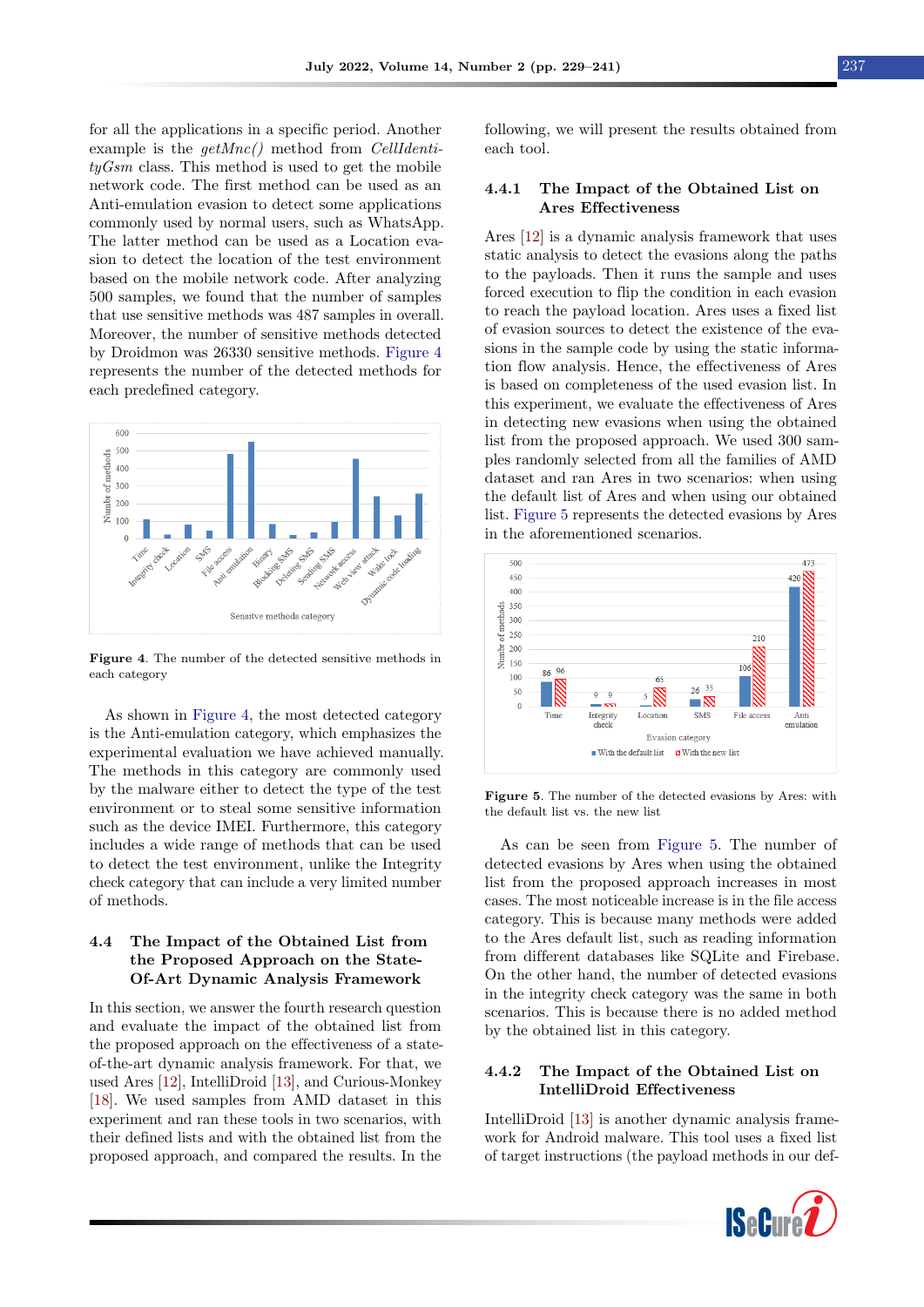inition) that are considered as payload evidence. First, it detects the existence of these target instructions statically. Then it detects the execution paths that lead to these instructions and all the constraints (the evasions in our definition) along the paths statically. After that, it runs the sample under analysis and tries to solve the constraints along the paths to reach the target instructions. However, if the constraints along the paths to the target instruction are not defined, IntelliDroid will not solve these constraints, and hence the target instructions will not be reached. Moreover, IntelliDroid uses the list of four categories (of our defined payload method categories) to detect the target instructions, i.e., it only uses blocking SMSs, deleting SMSs, sending SMSs, and network access. Hence the other categories, i.e., binary, web view attack, wake lock, and dynamic code loading, are not supported by IntelliDroid.

In this experiment, we used our list of payload methods in IntelliDroid, and adjusted IntelliDroid to solve more constraints according to the obtained list of evasions from the proposed approach. Then we ran IntelliDroid in two scenarios, i.e., with its default list of target instructions and constraints and with the new list obtained from the proposed approach. We only used 142 samples (two samples randomly selected from each family) from AMD dataset to do the experiment. This is because IntelliDroid is not fully automated and requires human interaction to insert the inputs that are used to solve the constraints. [Figure 6](#page-9-0) represents the obtained target instructions by IntelliDroid in the aforementioned scenarios.

As can be seen from [Figure 6,](#page-9-0) IntelliDroid could reach target instructions from the newly defined categories, i.e., binary, web view attack, wake lock, and dynamic code loading. Moreover, it could reach more target instructions from its defined categories. There are two reasons for these results: first, more instructions are added to the defined categories in IntelliDroid. For example, the method java.net.URL.set() in the network access category is not defined in the default list of IntelliDroid but is defined in the obtained list of the proposed approach. Second, the number of supported constraints to be solved increases according to the obtained list from the proposed approach. For example, the time evasions were not supported by IntelliDroid. Hence, if the time evasions are used along the path to the target instruction, IntelliDroid could not bypass this type of evasions, and as a result, it could not reach the target instructions. However, whenever we used the evasions list obtained by the proposed approach, IntelliDroid could defeat many new evasions, like time evasions, and consequently, it could reach more target instructions.

<span id="page-9-0"></span>

Figure 6. The number of the detected target method by IntelliDroid: with the default list vs. the new list

### 4.4.3 The Impact of the Obtained List on Curious-Monkey Effectiveness

Curious-Monkey [\[18\]](#page-11-11) is an extended version of Monkey [\[30\]](#page-11-23). This tool provides the ability to generate both UI and system events and tackle the evasions along the paths to the payload dynamically by using Xposed module. However, the used Xposed module in Curious-monkey uses a predefined list of the most used evasion methods by Android malware. It hooks the defined evasion methods and sets their returned results to some predefined values. In this way, the evasions can be defeated dynamically, and the payload can be reached. Moreover, Curious-monkey uses Droidmon [\[14\]](#page-11-7) to capture the defined methods as evidence to the malicious payloads whenever they are invoked during the execution.

In this experiment, we used 300 samples randomly selected from all the families of AMD dataset. We updated the list of Xposed module methods used in Curious-monkey with the evasions obtained by the proposed approach. Moreover, we updated the list of Droidmon with all the sensitive methods, i.e., both evasions and payload methods, obtained from the proposed approach to capture them whenever they are invoked during the execution. Finally, we ran Curiousmonkey in two scenarios, i.e., with the default list and with the newly obtained list (as we describe), and captured both evasions and payload methods to evaluate the effectiveness of Curious-monkey. [Figure 7](#page-10-7) represents the captured sensitive methods by Droidmon when we ran Curious-monkey in the aforementioned two scenarios.

As shown from [Figure 7,](#page-10-7) Curious-monkey could detect more evasions and reach more payload methods when it uses the list generated by the proposed approach in most cases. In the case of integrity check and binary categories, Curious-monkey could detect the same number of methods in both scenarios. The reason of that is in these two categories, there are no added methods to the default list used in

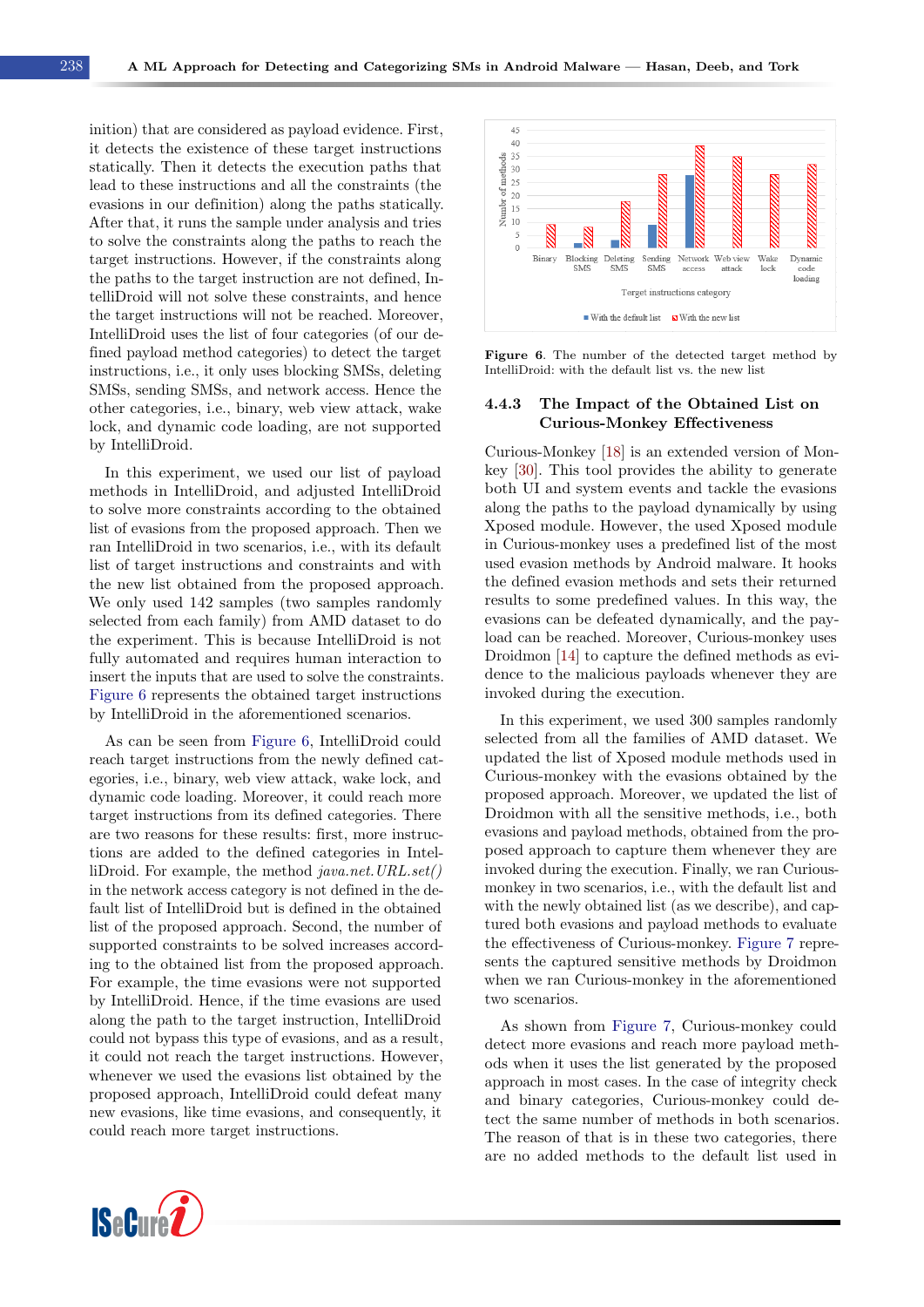<span id="page-10-7"></span>

Figure 7. The number of the detected sensitive method by curious-monkey: with the default list vs. the new list

Curious-monkey. Moreover, in the case of dynamic code loading, the number of detected methods by Curious-monkey when it uses the new list is slightly increased. This is because in this category only one method is added to the default method, which is dalvik.system.BaseDexClassLoader.findResource() method. Finally, the number of detected methods is noticeably increased in some categories, such as file access and network access. There are two reasons: first, the number of added methods to these categories is big, and second, the number of detected, and hence defeated evasions along the path to the payload methods are increased. In other words, if some evasions located along the path to the payload methods are not defined in the default list of Curious-monkey, the evasions will not be bypassed, and the payload methods will not be reached. While, if these evasions are defined in the obtained list, Curious-monkey will be able to bypass these evasions and hence reach the payload method.

# <span id="page-10-6"></span>5 Conclusion

In this paper, we introduced a machine learning approach to detect sensitive methods used by Android malware and to categorize them into 14 general categories. The proposed approach includes two stages of classification. The stage-1 classification includes using the SVM classifier, and the stage-2 classification uses the Gradient Boosting classifier. We used the results from our previous works to provide a hand noted dataset to train the two classifiers. The stage-1 classifier provides 94.4% accuracy with high and close precision and recall, and the stage-2 classifier provides 92.8% accuracy. We applied the resulted models on the 12759 methods extracted from Android API 27 to find new sensitive methods. To ensure that the real-world malware samples actually use the resulting methods from the prediction process, we used 500 malware samples that are randomly selected from AMD and Contigue Mobile datasets. The

results showed that real-world malware samples actually use the sensitive methods detected by the proposed approach. Finally, we used the generated list by the proposed approach in three well-known dynamic analysis frameworks for Android malware and used samples from AMD dataset to evaluate the impact of the obtained list on their effectiveness. The results show that the obtained list increases the effectiveness of these frameworks in detecting both evasions and payload methods, which emphasizes our hypothesis that completing the list of sensitive methods increases the effectiveness of the dynamic analysis frameworks.

The proposed approach has some difficulty in identifying the correct category of some sensitive methods. Anyway, the nature of the input data and the distribution of the sample significantly affects the classification process. Hence, we aim to use other classification features along with more flexible and robust classifiers as our future work. Finally, the proposed approach can be extended to generate live evasion attack traffic cases to evaluate the effectiveness of this approach for real-time applications.

#### References

- <span id="page-10-0"></span>[1] Android Dominating Mobile Market, 2021 (accessed June 4, 2021).
- <span id="page-10-1"></span>[2] Hamid Bagheri, Alireza Sadeghi, Joshua Garcia, and Sam Malek. Covert: Compositional analysis of android inter-app permission leakage. IEEE transactions on Software Engineering, 41(9):866– 886, 2015.
- <span id="page-10-2"></span>[3] Michael I Gordon, Deokhwan Kim, Jeff H Perkins, Limei Gilham, Nguyen Nguyen, and Martin C Rinard. Information flow analysis of android applications in droidsafe. In NDSS, volume 15, page 110, 2015.
- <span id="page-10-3"></span>[4] Chani Jindal, Christopher Salls, Hojjat Aghakhani, Keith Long, Christopher Kruegel, and Giovanni Vigna. Neurlux: dynamic malware analysis without feature engineering. In Proceedings of the 35th Annual Computer Security Applications Conference, pages 444–455, 2019.
- <span id="page-10-4"></span>[5] Mario Faiella, Antonio La Marra, Fabio Martinelli, Francesco Mercaldo, Andrea Saracino, and Mina Sheikhalishahi. A distributed framework for collaborative and dynamic analysis of android malware. In 2017 25th Euromicro International Conference on Parallel, Distributed and Network-Based Processing (PDP), pages 321– 328. IEEE, 2017.
- <span id="page-10-5"></span>[6] Hayyan Hasan, Behrouz Tork-Ladani, and Bahman Zamani. Megdroid: A model-driven event generation framework for dynamic android malware analysis. Information and Software Technology, 135:106569, 2021.

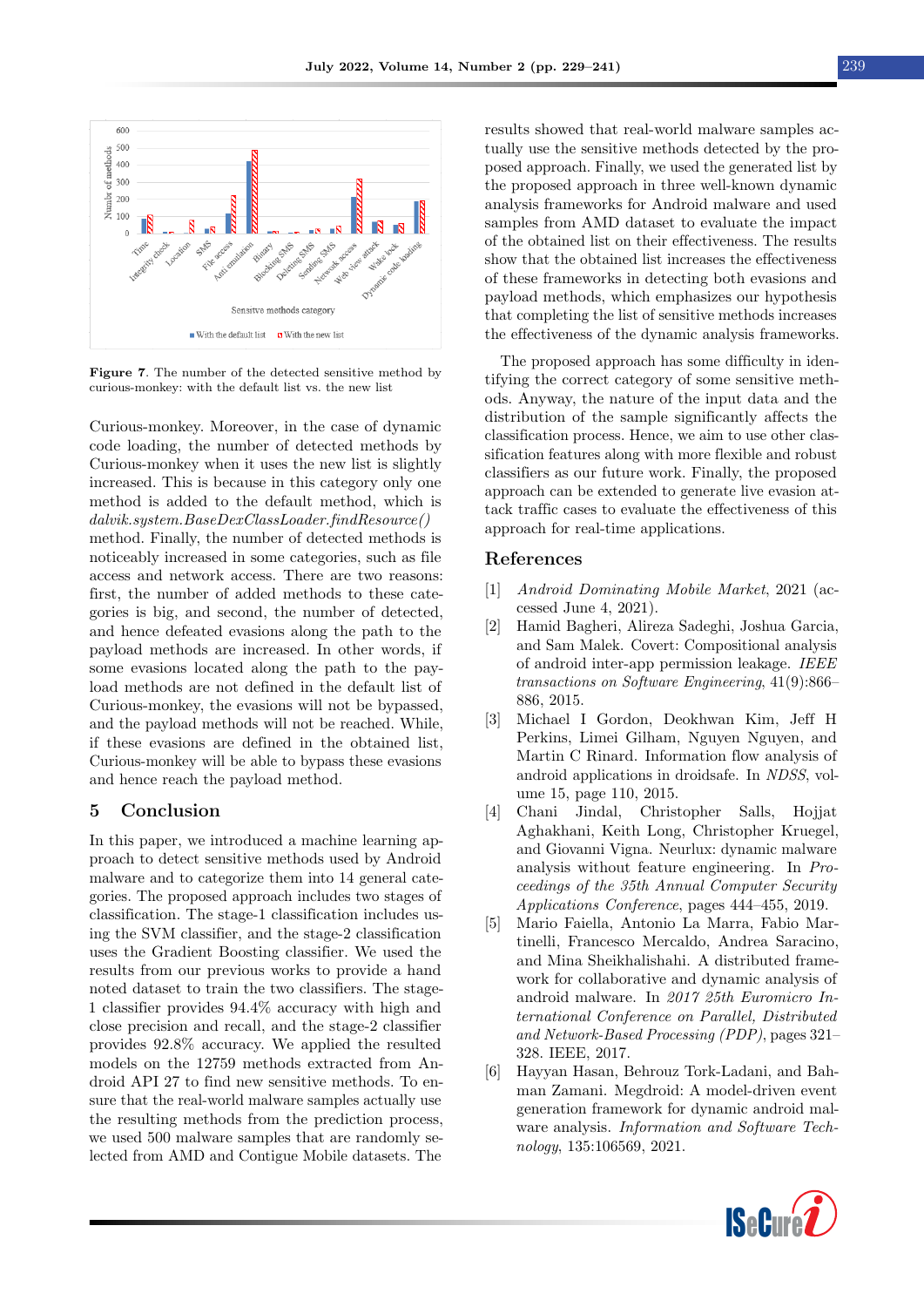- 
- <span id="page-11-0"></span>[7] Hayyan Hasan, Behrouz Tork-Ladani, and Bahman Zamani. Enhancing monkey to trigger malicious payloads in android malware. In 17th International ISC Conference on Information Security and Cryptology (ISCISC), pages 65–72. IEEE, 2020.
- <span id="page-11-1"></span>[8] Raden Budiarto Hadiprakoso, Herman Kabetta, and I Komang Setia Buana. Hybrid-based malware analysis for effective and efficiency android malware detection. In 2020 International Conference on Informatics, Multimedia, Cyber and Information System (ICIMCIS), pages 8–12. IEEE, 2020.
- <span id="page-11-2"></span>[9] Yung-Ching Shyong, Tzung-Han Jeng, and Yi-Ming Chen. Combining static permissions and dynamic packet analysis to improve android malware detection. In 2020 2nd International Conference on Computer Communication and the Internet (ICCCI), pages 75–81. IEEE, 2020.
- <span id="page-11-3"></span>[10] Siegfried Rasthofer, Steven Arzt, Stefan Triller, and Michael Pradel. Making malory behave maliciously: Targeted fuzzing of android execution environments. In 2017 IEEE/ACM 39th International Conference on Software Engineering (ICSE), pages 300–311. IEEE, 2017.
- <span id="page-11-4"></span>[11] Xiaolei Wang, Yuexiang Yang, and Sencun Zhu. Automated hybrid analysis of android malware through augmenting fuzzing with forced execution. IEEE Transactions on Mobile Computing, 18(12):2768–2782, 2018.
- <span id="page-11-5"></span>[12] Luciano Bello and Marco Pistoia. Ares: triggering payload of evasive android malware. In 2018 IEEE/ACM 5th International Conference on Mobile Software Engineering and Systems  $(MOBILESoft)$ , pages 2–12. IEEE, 2018.
- <span id="page-11-6"></span>[13] Michelle Y Wong and David Lie. Intellidroid: A targeted input generator for the dynamic analysis of android malware. In NDSS, volume 16, pages 21–24, 2016.
- <span id="page-11-7"></span>[14] *Droidmon*, 2021 (accessed April 18, 2021).
- <span id="page-11-8"></span>[15] Yuping Li, Jiyong Jang, Xin Hu, and Xinming Ou. Android malware clustering through malicious payload mining. In International symposium on research in attacks, intrusions, and defenses, pages 192–214. Springer, 2017.
- <span id="page-11-9"></span>[16] Fengguo Wei, Yuping Li, Sankardas Roy, Xinming Ou, and Wu Zhou. Deep ground truth analysis of current android malware. In International Conference on Detection of Intrusions and Malware, and Vulnerability Assessment, pages 252–276. Springer, 2017.
- <span id="page-11-10"></span>[17] Contagio Mobile Malware, 2021 (accessed January 11, 2021).
- <span id="page-11-11"></span>[18] Hayyan Hasan, Behrouz Tork Ladani, and Bahman Zamani. Curious-monkey: Evolved monkey for triggering malicious payloads in android mal-

ware. *ISeCure*, 13(2), 2021.

- <span id="page-11-12"></span>[19] android-sensitive-methods-detection, 2022 (accessed March 5, 2022).
- <span id="page-11-13"></span>[20] Siegfried Rasthofer, Steven Arzt, and Eric Bodden. A machine-learning approach for classifying and categorizing android sources and sinks. In NDSS, volume 14, page 1125, 2014.
- <span id="page-11-14"></span>[21] Benjamin Livshits, Aditya V Nori, Sriram K Rajamani, and Anindya Banerjee. Merlin: Specification inference for explicit information flow problems. ACM Sigplan Notices, 44(6):75–86, 2009.
- <span id="page-11-15"></span>[22] Alejandro Martín, Víctor Rodríguez-Fernández, and David Camacho. Candyman: Classifying android malware families by modelling dynamic traces with markov chains. Engineering Applications of Artificial Intelligence, 74:121–133, 2018.
- <span id="page-11-16"></span>[23] Akshay Mathur, Laxmi Mounika Podila, Keyur Kulkarni, Quamar Niyaz, and Ahmad Y Javaid. Naticusdroid: A malware detection framework for android using native and custom permissions. Journal of Information Security and Applications, 58:102696, 2021.
- <span id="page-11-17"></span>[24] Deqing Zou, Yueming Wu, Siru Yang, Anki Chauhan, Wei Yang, Jiangying Zhong, Shihan Dou, and Hai Jin. Intdroid: Android malware detection based on api intimacy analysis. ACM Transactions on Software Engineering and Methodology (TOSEM), 30(3):1–32, 2021.
- <span id="page-11-18"></span>[25] Shifu Hou, Yanfang Ye, Yangqiu Song, and Melih Abdulhayoglu. Hindroid: An intelligent android malware detection system based on structured heterogeneous information network. In Proceedings of the 23rd ACM SIGKDD International conference on knowledge discovery and data mining, pages 1507–1515, 2017.
- <span id="page-11-19"></span>[26] Haipeng Cai, Na Meng, Barbara Ryder, and Daphne Yao. Droidcat: Effective android malware detection and categorization via app-level profiling. IEEE Transactions on Information Forensics and Security, 14(6):1455–1470, 2018.
- <span id="page-11-20"></span>[27] Madan Somvanshi, Pranjali Chavan, Shital Tambade, and SV Shinde. A review of machine learning techniques using decision tree and support vector machine. In 2016 International Conference on Computing Communication Control and automation (ICCUBEA), pages 1–7. IEEE, 2016.
- <span id="page-11-21"></span>[28] Zhiyuan He, Danchen Lin, Thomas Lau, and Mike Wu. Gradient boosting machine: a survey. arXiv preprint arXiv:1908.06951, 2019.
- <span id="page-11-22"></span>[29] Hayyan Hasan, Hasan Deeb, Behrouz Tork-Ladani, and Bahman Zamani. Android malware dynamic evasions, 2021.
- <span id="page-11-23"></span>[30] Android Developers, 2021 (accessed April 18, 2021).